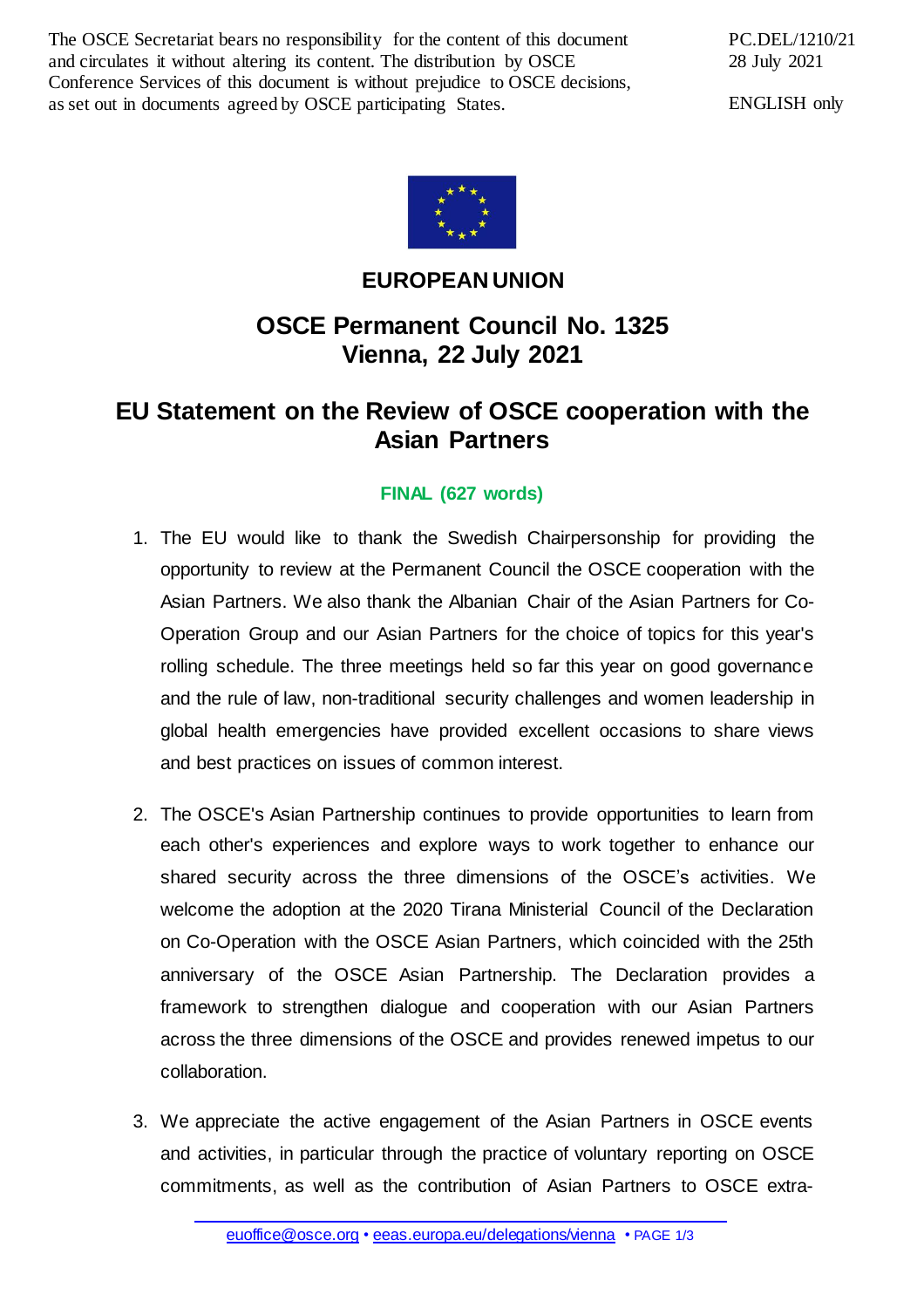budgetary projects. Increased regional activities have also demonstrated the dynamism of the OSCE's cooperation with the Asian Partners. These include the recently held Third Inter-Regional Conference on Cyber/ICT organised by the Republic of Korea on 22-23 June. The EU supports efforts to strengthen cross-regional cooperation on cyber/ICT security through regular discussions and exchanges of experiences, in particular on the implementation of regional cyber confidence-building measures (CBMs).

- 4. Fighting corruption and combatting organised crime, while protecting human rights and fostering inclusive growth, remains a priority for the EU, also in our relation to our Asian Partners. The COVID-19 pandemic exacerbated existing challenges and often brought about new corrupt practices as governments are trying to recover from crisis by spending rapidly. High level of corruption has a direct effect on foreign investments and business climate. Thus measures to promote transparency and accountability, together with oversight, in particular by independent media and empowered civil society, are essential. In this respect, we find it important to develop and share e-government solutions that limit space for corruption, enhance transparency and contribute to improvement of investment and business climate. Recognizing that corruption disproportionately affects women and the vulnerable groups, as we did in the last year's Ministerial Council Decision (on Preventing and Combating Corruption through Digitalization and Increased Transparency), is a step forward. However, in order to contribute to the improvement of business climate, also through advancing towards gender equality, we have to actively promote women's participation in the development and implementation of anti-corruption activities as well as empower women and youth to stand up to corrupt practices. We welcome the opportunities to discuss and share our experiences on the pertinent issue of corruption and good governance, including with the Asian Partners.
- 5. We look forward to the upcoming OSCE Asian Conference in September 2021 on "Common responses to emerging challenges in advancing comprehensive security". We thank Thailand for hosting the Conference and the Albanian Chair for its support, and look forward to the dedicated thematic sessions on